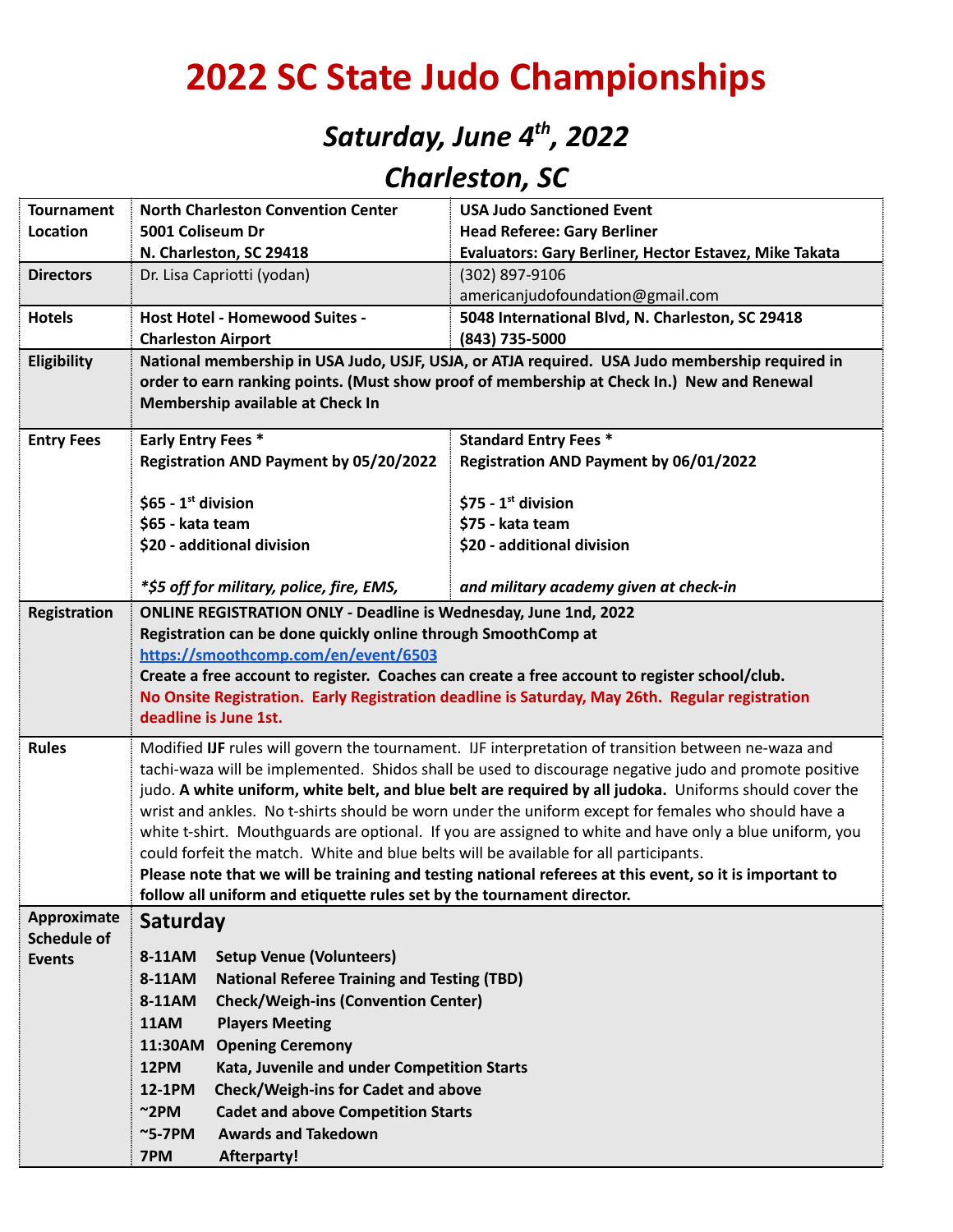| <b>National</b><br><b>Referee</b><br><b>Evaluation</b><br>and Testing | Referees for this event should be USA Judo certified national referees or regional referees wishing to<br>test for national certification. All regional referees wishing to test should contact the tournament<br>director as early as possible. National referees should register for the event using judoreferee.com. All<br>referees should plan to attend the referee meeting Saturday morning at 8AM at the venue. |                                                                                                                                                                                                                                                                                                                                                                                                                                                                                                                                                                                                                                                                                                             |             |                   |                                    |                                                           |                |  |  |
|-----------------------------------------------------------------------|-------------------------------------------------------------------------------------------------------------------------------------------------------------------------------------------------------------------------------------------------------------------------------------------------------------------------------------------------------------------------------------------------------------------------|-------------------------------------------------------------------------------------------------------------------------------------------------------------------------------------------------------------------------------------------------------------------------------------------------------------------------------------------------------------------------------------------------------------------------------------------------------------------------------------------------------------------------------------------------------------------------------------------------------------------------------------------------------------------------------------------------------------|-------------|-------------------|------------------------------------|-----------------------------------------------------------|----------------|--|--|
| <b>Rules by</b><br><b>Division</b>                                    | <b>Division</b>                                                                                                                                                                                                                                                                                                                                                                                                         | <b>Female</b>                                                                                                                                                                                                                                                                                                                                                                                                                                                                                                                                                                                                                                                                                               | <b>Male</b> | <b>Match Time</b> | <b>Golden Score</b><br><b>Time</b> | <b>Chokes</b>                                             | <b>Armbars</b> |  |  |
|                                                                       | <b>Bantam 1-6</b>                                                                                                                                                                                                                                                                                                                                                                                                       | G1                                                                                                                                                                                                                                                                                                                                                                                                                                                                                                                                                                                                                                                                                                          | <b>B1</b>   | 3 min             | 2 min                              | No<br>No<br>Yes<br>Yes<br>Yes<br>Yes<br>Yes<br>Yes<br>Yes | No             |  |  |
|                                                                       | Intermediate                                                                                                                                                                                                                                                                                                                                                                                                            | G4                                                                                                                                                                                                                                                                                                                                                                                                                                                                                                                                                                                                                                                                                                          | <b>B4</b>   | 3 min             | 2 min                              |                                                           | No             |  |  |
|                                                                       | <b>Juvenile</b>                                                                                                                                                                                                                                                                                                                                                                                                         | G5                                                                                                                                                                                                                                                                                                                                                                                                                                                                                                                                                                                                                                                                                                          | <b>B5</b>   | 3 min             | unlimited                          |                                                           | No             |  |  |
|                                                                       | <b>Cadet</b>                                                                                                                                                                                                                                                                                                                                                                                                            | G <sub>6</sub>                                                                                                                                                                                                                                                                                                                                                                                                                                                                                                                                                                                                                                                                                              | <b>B6</b>   | 4 min             | unlimited                          |                                                           | <b>Yes</b>     |  |  |
|                                                                       | <b>IJF Juniors</b>                                                                                                                                                                                                                                                                                                                                                                                                      | G7                                                                                                                                                                                                                                                                                                                                                                                                                                                                                                                                                                                                                                                                                                          | <b>B7</b>   | 4 min             | unlimited                          |                                                           | <b>Yes</b>     |  |  |
|                                                                       | <b>Adult Novice</b>                                                                                                                                                                                                                                                                                                                                                                                                     | <b>WN</b>                                                                                                                                                                                                                                                                                                                                                                                                                                                                                                                                                                                                                                                                                                   | <b>MN</b>   | 4 min             | unlimited                          |                                                           | Yes            |  |  |
|                                                                       | <b>Adult</b><br>Intermediate                                                                                                                                                                                                                                                                                                                                                                                            | WI                                                                                                                                                                                                                                                                                                                                                                                                                                                                                                                                                                                                                                                                                                          | MI          | 4 min             | unlimited                          |                                                           | <b>Yes</b>     |  |  |
|                                                                       | <b>Adult</b><br><b>Advanced</b>                                                                                                                                                                                                                                                                                                                                                                                         | <b>WA</b>                                                                                                                                                                                                                                                                                                                                                                                                                                                                                                                                                                                                                                                                                                   | <b>MA</b>   | 4 min             | unlimited                          |                                                           | Yes            |  |  |
|                                                                       | <b>Veterans</b>                                                                                                                                                                                                                                                                                                                                                                                                         | <b>WV</b>                                                                                                                                                                                                                                                                                                                                                                                                                                                                                                                                                                                                                                                                                                   | <b>MV</b>   | 3 min             | unlimited                          |                                                           | Yes            |  |  |
|                                                                       | $\bullet$                                                                                                                                                                                                                                                                                                                                                                                                               | Senior skill divisions are Novice, Intermediate, and Elite. Junior skill divisions are novice and<br>regular. No armbars in Cadet Novice divisions. Points will only be awarded for Senior Elite and<br>Junior Regular divisions. Novice and Intermediate divisions are developmental and no brown or<br>black belts may register for those divisions.<br>Veterans divisions are 30 yrs. and older and will be divided based on weight first and age above<br>and below 45, if possible. Since there are no skill divisions, Novice veterans should consider<br>registering for Adult Novice instead of Veterans. Veteran golden score may be limited to 2 min, if<br>both contestants agree to the change. |             |                   |                                    |                                                           |                |  |  |
| Elimination<br>System                                                 | A Modified Double elimination system will be used on divisions with more than 4 people. A Round Robin<br>system will be used on divisions of 4 or less players. Criteria for the round robin winners will be: 1.<br>Wins/Losses. 2. Points (10 points for ippon, 3 points for wazari at time, 1 point for win by hansoku make)<br>3. Head to Head matches 4. Lightest contestant wins.                                  |                                                                                                                                                                                                                                                                                                                                                                                                                                                                                                                                                                                                                                                                                                             |             |                   |                                    |                                                           |                |  |  |
| Weigh-In and<br>Check-In                                              | Same Day Weigh-In: All participants must weigh-in at the tournament venue on Saturday, 8-10AM for<br>juvenile and below, 12-1PM for Cadets and above. Those juvenile and below not checked in by 11AM will<br>forfeit their divisions, and Cadets and above not checked in by 1PM will forfeit their divisions.                                                                                                         |                                                                                                                                                                                                                                                                                                                                                                                                                                                                                                                                                                                                                                                                                                             |             |                   |                                    |                                                           |                |  |  |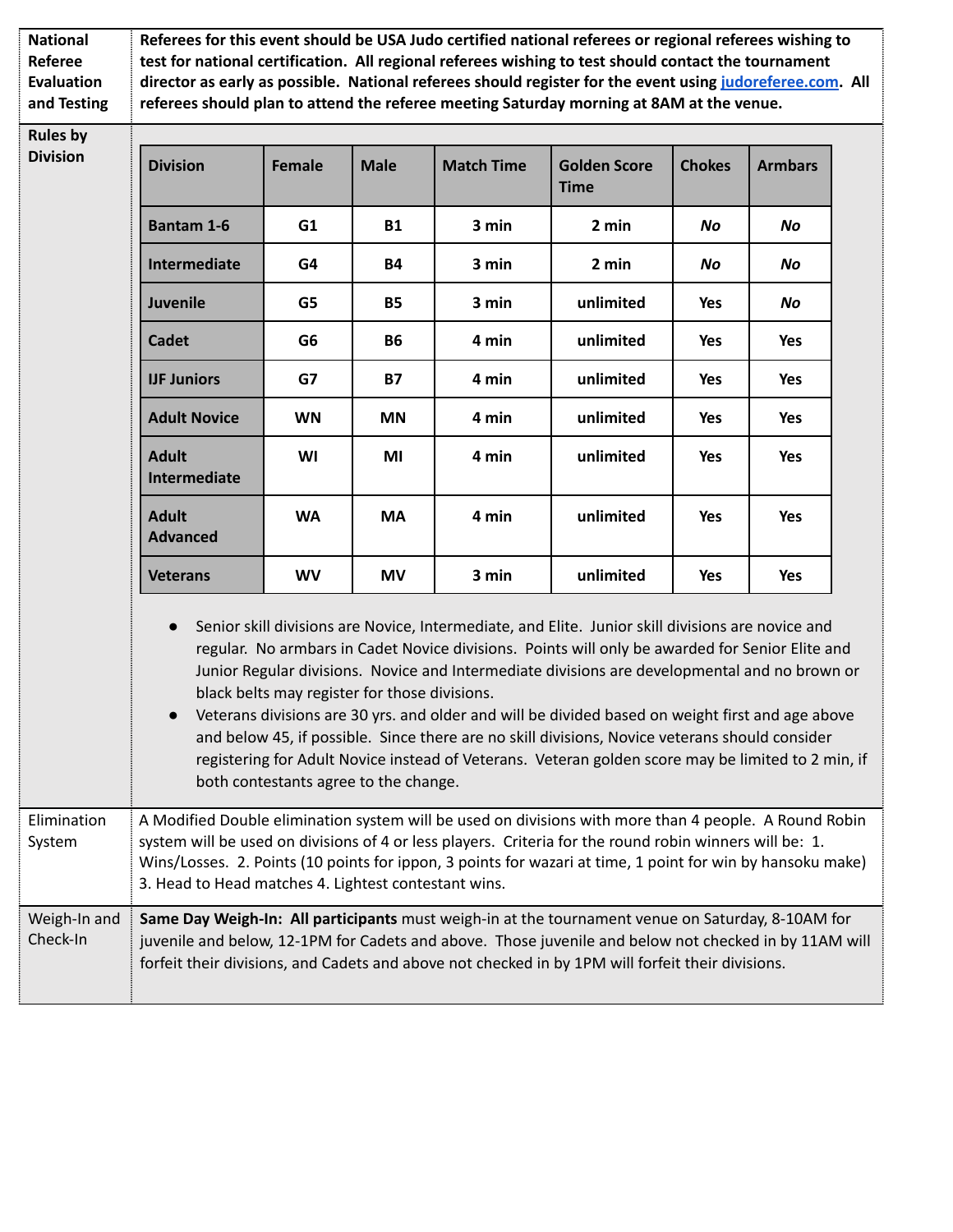| Age and                  |                                                                                                                                                                                                                                                                                                                                                                                                                                                                                                                                                                                                                 |           |                       |                  |                  |                  |                      |                      |                     |         |
|--------------------------|-----------------------------------------------------------------------------------------------------------------------------------------------------------------------------------------------------------------------------------------------------------------------------------------------------------------------------------------------------------------------------------------------------------------------------------------------------------------------------------------------------------------------------------------------------------------------------------------------------------------|-----------|-----------------------|------------------|------------------|------------------|----------------------|----------------------|---------------------|---------|
| Weight<br><b>Classes</b> | <b>Division</b>                                                                                                                                                                                                                                                                                                                                                                                                                                                                                                                                                                                                 |           | <b>Weight Classes</b> |                  |                  |                  |                      |                      |                     |         |
|                          | <b>Based on Year of Birth</b>                                                                                                                                                                                                                                                                                                                                                                                                                                                                                                                                                                                   |           | <b>Feather</b>        | Light            | <b>Medium</b>    | Large            | <b>Heavy</b>         | <b>Super</b>         | Plus                | Open    |
|                          | <b>Bantam 1</b>                                                                                                                                                                                                                                                                                                                                                                                                                                                                                                                                                                                                 | 2017      | 18kg                  | 22kg             | $+22kg$          |                  |                      |                      |                     |         |
|                          | <b>Bantam 2</b>                                                                                                                                                                                                                                                                                                                                                                                                                                                                                                                                                                                                 | 2016      | 19 <sub>kg</sub>      | 23kg             | $+23kg$          |                  |                      |                      |                     |         |
|                          | <b>Bantam 3</b>                                                                                                                                                                                                                                                                                                                                                                                                                                                                                                                                                                                                 | 2015      | 21kg                  | 25kg             | 29 <sub>kg</sub> | $+29kg$          |                      |                      |                     |         |
|                          | <b>Bantam 4</b>                                                                                                                                                                                                                                                                                                                                                                                                                                                                                                                                                                                                 | 2014      | 22kg                  | 26kg             | 30 <sub>kg</sub> | 34kg             | 38kg                 | $+38kg$              |                     |         |
|                          | <b>Bantam 5</b>                                                                                                                                                                                                                                                                                                                                                                                                                                                                                                                                                                                                 | 2013      | 25kg                  | 29 <sub>kg</sub> | 33kg             | 37kg             | 41kg                 | $+41kg$              |                     |         |
|                          | <b>Bantam 6</b>                                                                                                                                                                                                                                                                                                                                                                                                                                                                                                                                                                                                 | 2012      | 27kg                  | 31kg             | 35kg             | 39kg             | 44kg                 | $+44kg$              |                     |         |
|                          | Intermediate                                                                                                                                                                                                                                                                                                                                                                                                                                                                                                                                                                                                    | 2010-2011 | $-28kg$               | $-31kg$          | $-34kg$          | $-38kg$          | $-42kg$              | $-47kg$              | 52kg                | $+52kg$ |
|                          | <b>Juvenile</b>                                                                                                                                                                                                                                                                                                                                                                                                                                                                                                                                                                                                 | 2008-2009 | $-36kg$               | $-40kg$          | $-44kg$          | $-48kg$          | $-53kg$              | $-58kg$              | 64kg                | $+64kg$ |
|                          | Cadet (F)                                                                                                                                                                                                                                                                                                                                                                                                                                                                                                                                                                                                       | 2005-2007 | $-44kg$               | $-48kg$          | $-52kg$          | $-57kg$          | $-63kg$              | 70 <sub>kg</sub>     | $+70$ <sub>kg</sub> |         |
|                          | Cadet (M)                                                                                                                                                                                                                                                                                                                                                                                                                                                                                                                                                                                                       | 2005-2007 | $-55kg$               | $-60kg$          | $-66kg$          | $-73kg$          | $-81kg$              | $-90kg$              |                     | $+90kg$ |
|                          | IJF Jr $(F)$                                                                                                                                                                                                                                                                                                                                                                                                                                                                                                                                                                                                    | 2001-2007 | $-48kg$               | $-52kg$          | $-57kg$          | $-63kg$          | 70 <sub>kg</sub>     | $-78kg$              | $+78kg$             |         |
|                          | IJF Jr $(M)$                                                                                                                                                                                                                                                                                                                                                                                                                                                                                                                                                                                                    | 2001-2007 | $-60kg$               | $-66kg$          | $-73kg$          | $-81kg$          | $-90kg$              | $-100$ <sub>kg</sub> | $+100kg$            |         |
|                          | <b>Adult Women</b>                                                                                                                                                                                                                                                                                                                                                                                                                                                                                                                                                                                              | xxxx-2007 | $-52kg$               | $-57kg$          | $-63kg$          | 70 <sub>kg</sub> | $-78$ <sub>kg</sub>  | $+78kg$              | Open<br>Open        |         |
|                          | <b>Adult Men</b>                                                                                                                                                                                                                                                                                                                                                                                                                                                                                                                                                                                                | xxxx-2007 | $-66kg$               | $-73kg$          | $-81kg$          | $-90kg$          | $-100$ <sub>kg</sub> | $+100kg$             |                     |         |
|                          | $\frac{\text{lbs}}{2.2} = \text{kg}$<br>All competitors must declare their divisions and weight class on the registration form. Players may<br>change their weight class by Friday 06/03/2021 at<br>https://smoothcomp.com/en/event/6503<br>A maximum of 3 divisions are recommended. Additional divisions should be discussed with the<br>tournament director. Additional divisions can be up in weight or up in age depending on turnout.<br>Requests will be met whenever possible.                                                                                                                          |           |                       |                  |                  |                  |                      |                      |                     |         |
| Kata<br>Competition      | Kata competition is open to juniors and adults, novice and advanced. Novice competitors should perform<br>the following number of sets: Kodokan Goshin Jutsu (2 sets), Nage-no-Kata (3 sets), Katame-no-Kata (1<br>set), Ju-no-Kata (1 set), and Kime-no-Kata (kneeling or standing only). Advanced competitors perform the<br>entire kata and every effort will be made to group divisions by kata. However, every division must have at<br>least 2 teams. Kata scoring will be done using the Revised 2019 IJF Kata Criteria where scores are based<br>on Big, Medium, and Small mistakes for each technique. |           |                       |                  |                  |                  |                      |                      |                     |         |
| Awards                   | <b>Medals:</b><br>$1st$ , $2nd$ , and $3rd$ place in all Kata and Shiai.<br><b>Trophies:</b><br>Outstanding Junior Competitor, Outstanding Senior Competitor, Best Kata Team,<br>$1st$ , $2nd$ , and $3rd$ place Junior Team, and<br>$1st$ , $2nd$ , and $3rd$ place Senior Team.                                                                                                                                                                                                                                                                                                                               |           |                       |                  |                  |                  |                      |                      |                     |         |